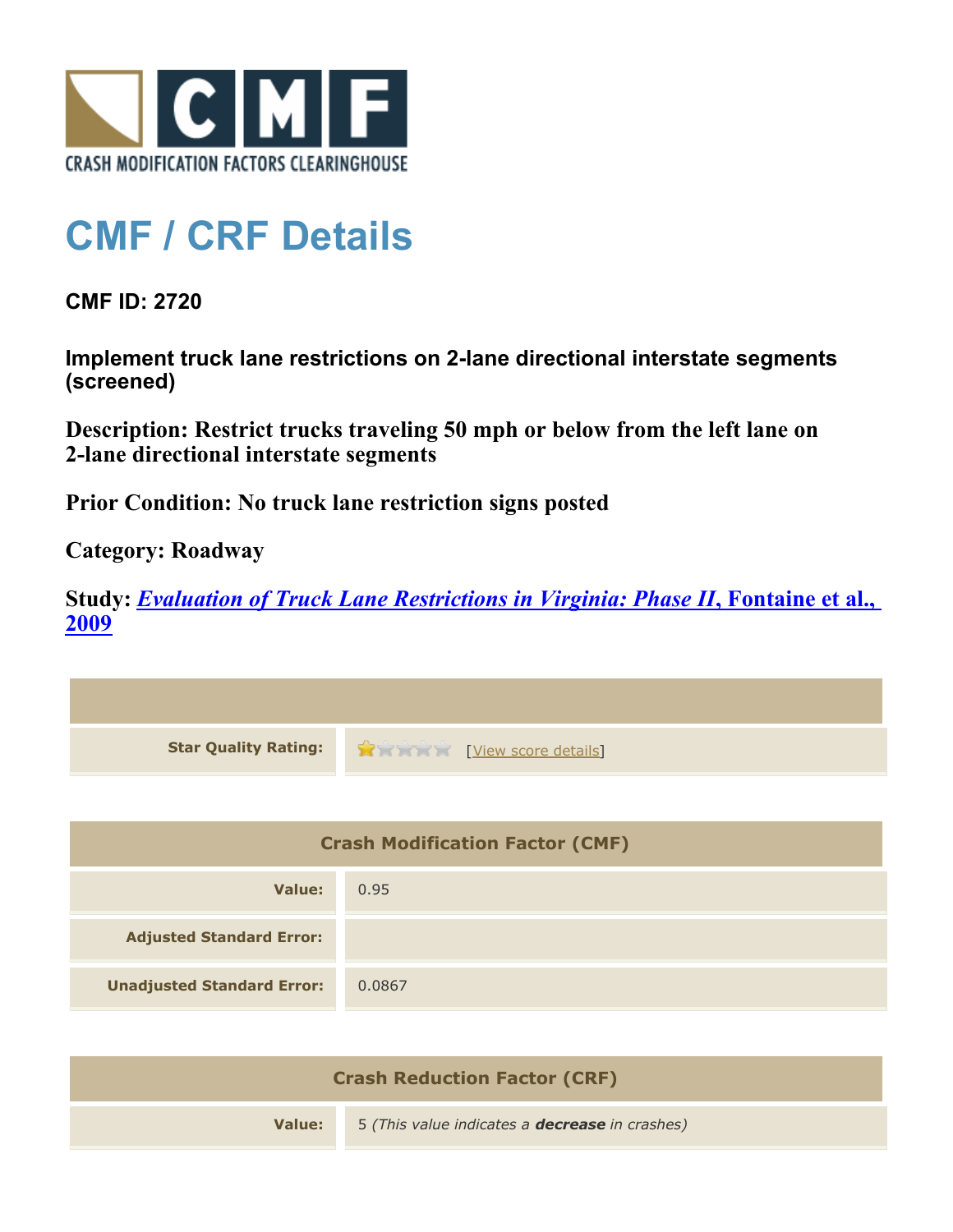**Adjusted Standard Error:**

**Unadjusted Standard Error:** 8.67

| <b>Applicability</b>                    |                                                   |
|-----------------------------------------|---------------------------------------------------|
| <b>Crash Type:</b>                      | Truck related                                     |
| <b>Crash Severity:</b>                  | All                                               |
| <b>Roadway Types:</b>                   | Principal Arterial Interstate                     |
| <b>Number of Lanes:</b>                 | $\overline{2}$                                    |
| <b>Road Division Type:</b>              |                                                   |
| <b>Speed Limit:</b>                     | 65                                                |
| <b>Area Type:</b>                       | Not specified                                     |
| <b>Traffic Volume:</b>                  | 4056 to 25281 Annual Average Daily Traffic (AADT) |
| <b>Time of Day:</b>                     | Not specified                                     |
| If countermeasure is intersection-based |                                                   |
| <b>Intersection Type:</b>               |                                                   |
| <b>Intersection Geometry:</b>           |                                                   |
| <b>Traffic Control:</b>                 |                                                   |
| <b>Major Road Traffic Volume:</b>       |                                                   |
| <b>Minor Road Traffic Volume:</b>       |                                                   |

| <b>Development Details</b>      |              |  |
|---------------------------------|--------------|--|
| <b>Date Range of Data Used:</b> | 2001 to 2007 |  |
| <b>Municipality:</b>            |              |  |